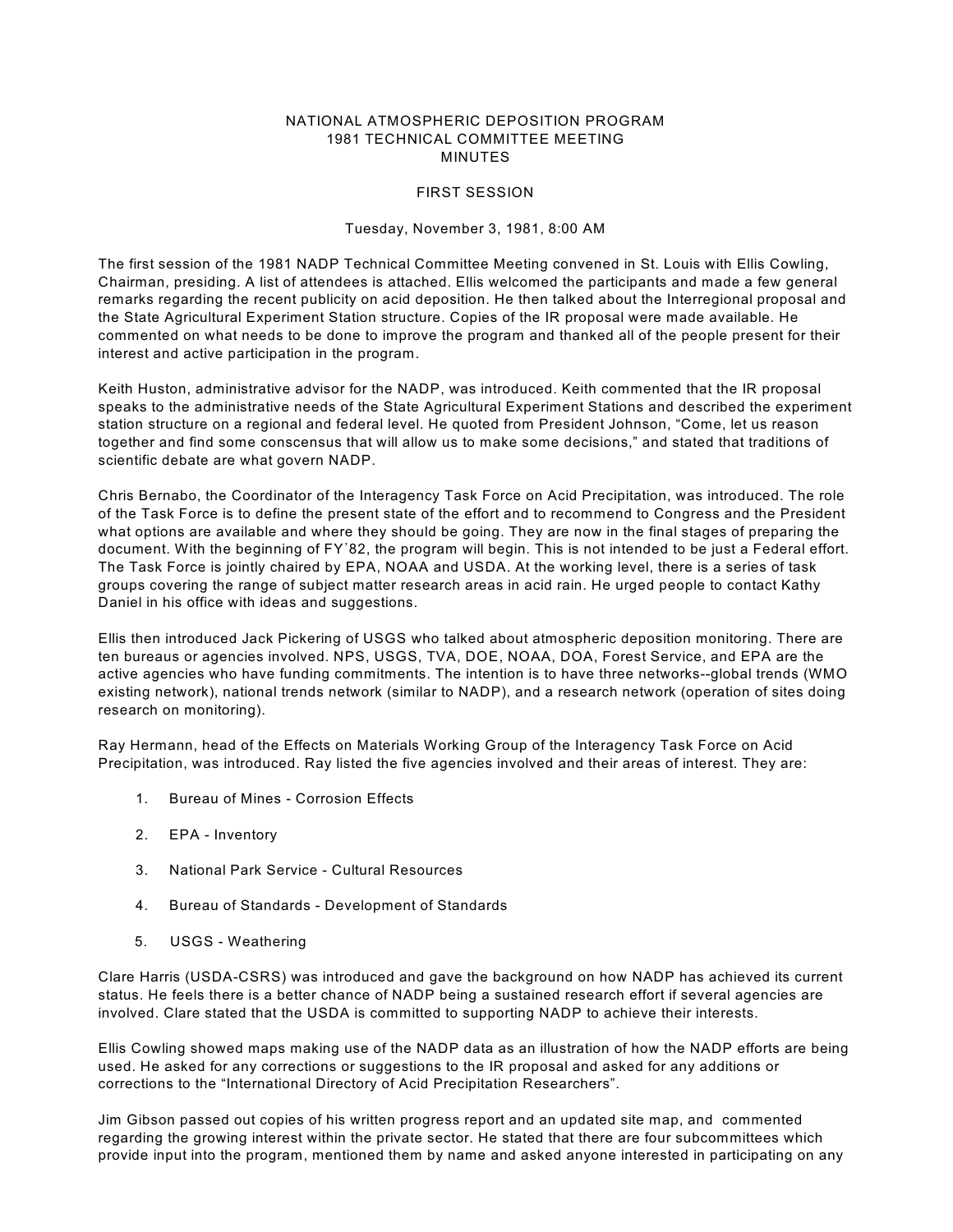of the four subcommittees to feel free to do so. He also:

- 1. Mentioned budgetary constraints which were experienced and the activities which were curtailed or delayed as a result.
- 2. Stated that a revised field form should be ready about December 1 and that we are also in the process of putting together a final draft of the new field operations manual.
- 3. Have had a number of compliments on the quality of the data and its reliability.
- 4. Pointed out the states where there is a potential of new sites coming on line.
- 5. Mentioned the joint NADP/CANSAP effort and made a few comments regarding the problems which have been encountered,
- 6. Mentioned the nonstandard data sets and how they are currently being handled in the data reports.
- 7. Stated that the Davis, California site is now on 12 month operation.

Plans for the coming year include starting a program of site visitation. This is critical to the Quality Assurance Program, and we will develop a major effort for next year if the funds are available.

Rick Linthurst, Coordinator for the EPA Acid Precipitation Program, announced that Ray Wilhour had replaced Norm Glass at the EPA lab in Corvallis. He talked about his program and described what happens to the proposals which are submitted. He will have a report out within the next few weeks. They are preparing their Critical Assessment Document on Acid Deposition and are working on a "national lakes and streams survey." They feel the need to give the policy makers real numbers and a reliable data base. He stated that the Directory of Acid Precipitation Researchers will be published sometime in January. They will be preparing solicitations relative to aquatic research and soil systems and will be developing an updated program plan as a result of new money, but they do not want proposals yet. They will be putting out a second annual report and are planning a program review of their program, possibly in conjunction with other EPA programs.

Gary Stensland, director of the Central Analytical Laboratory, was then introduced. He mentioned the site operator training sessions which were held at CAL in September and October and commented on a list of things which came up and to which CAL responded. They were:

- 1. Getting data back more quickly to the sites,
- 2. Asked to contact the sites when field and lab pH's were different (large differences),
- 3. Mentioned the draft version of the new field form which is currently in use,
- 4. Talked about the NADP/CANSAP program and the problems with not getting buckets and supplies back and forth across the border.

Ellis Cowling asked the participants to introduce themselves. Following introductions, Ellis asked that each subcommittee chairman give a brief statement about their activities. A nominating committee was appointed to select candidates for the position of Chairman, Vice Chairman, and Secretary for the Technical Committee. The nominating committee consisted of Bill Feder, Dudley Raynal, Sashi Verma, Mike Kelly, Ray Herrmann as chairman, and Keith Huston.

John Robertson reported for the Network Site Criteria and Standards Committee. The committee has been involved in site certification which will eventually include site visitation. They are interested in the representativeness of sites, where new sites should be placed and recommending a direction for new sites. The biggest responsibility of the committee is with quality assurance--how representative a site is of an area and how it is located and operated.

Dick Graham reported for the Methods Development and Quality Assurance Committee. They have been primarily looking at CAL operations to be sure quality of data is sufficient to carry out mathematical and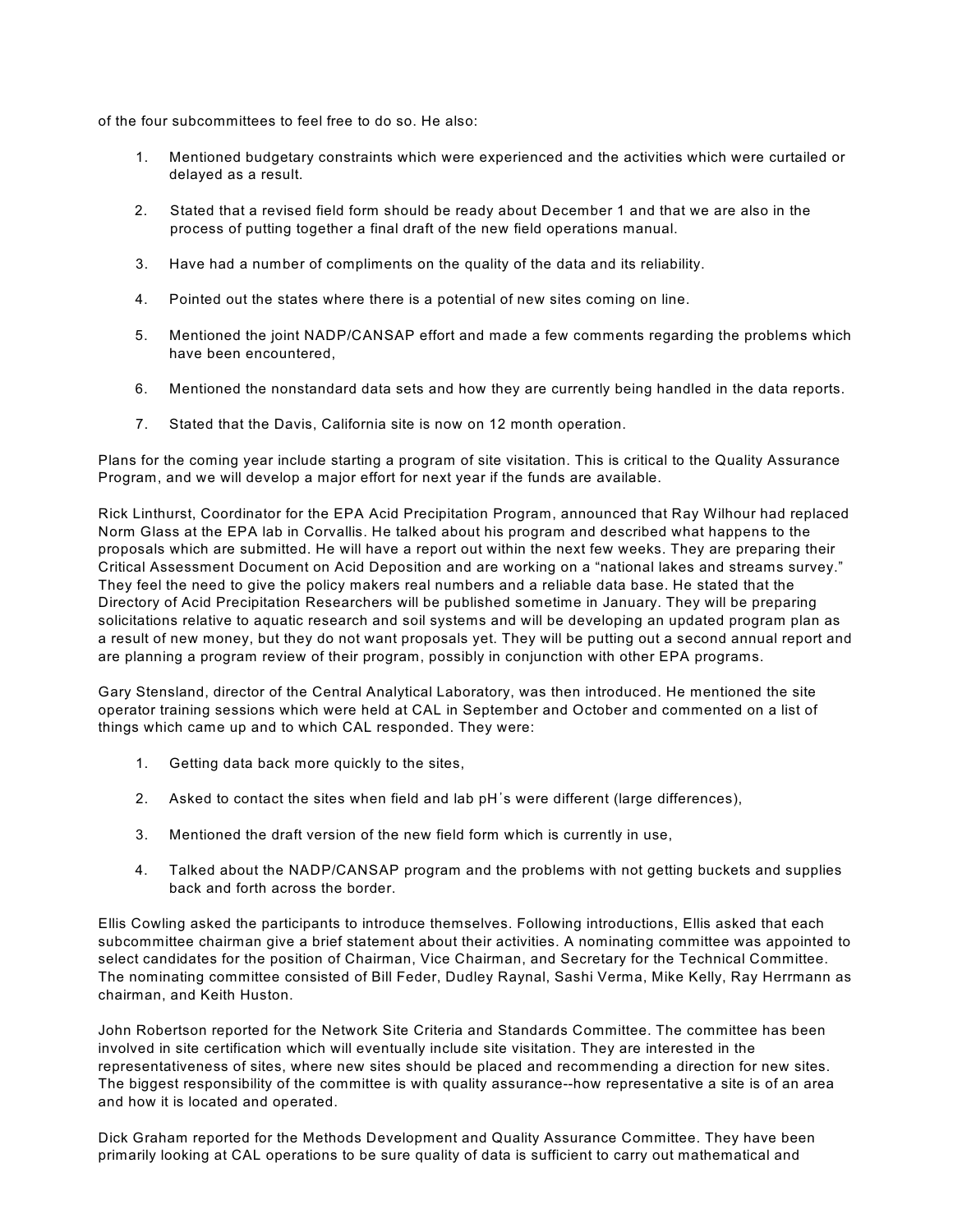statistical analyses. They are also looking at methods development and will look at metals program--what needs to be done by 1985, should NADP remain as is or expand.

Warren Knapp, Vice chairman of the Data Analysis Committee, reported that the committee has been concerned with archiving NADP data, questions about format and technical aspects of data output, and involved in comparison of map products. The committee should consider the strengths and weaknesses of the present archiving of data and should consider what changes would need to be made if EPA could not continue this service. The committee will consider the wording of the disclaimer statement in the data reports and make a recommendation. Peter Finklestein, who was representing Jerry Akland at the meeting, stated that the EPA data bank contains NADP, and Great Lakes data. The coding manual has been updated and will be sent out to all interested parties soon.

Jay Jacobson reported for the Effects Research Subcommittee. They supervised a cooperative study to compare results from six labs on effects of simulated acid precipitation. The subcommittee would like to extend its efforts in the next year to soils, aquatic and forest ecosystems.

# SECOND SESSION

# Tuesday, November 3, 1981

The Tuesday afternoon session was comprised of technical reports on the Analysis of Atmospheric Deposition Data organized by Don Bogen and Jay Jacobson. The following reports were given:

- 1. Doug Sisterson, Argonne National Laboratory Chemical analysis of weekly vs. event precipitation samples.
- 2. Van Bowersox, Central Analytical Laboratory A comparison between MAP3S event and NADP weekly sampling at Bondville.
- 3. Mike Kelly, Oak Ridge National Laboratory Preliminary analysis of TVA vs. Aerochem Metrics wet deposition monitoring data.
- 4. Peter Finklestein, EPA Spatial analysis of acid rain data.
- 5. Steve Lindberg, Oak Ridge National Laboratory Analysis of methods for collection of rain for trace metal analysis and modification of recent isopleth maps.
- 6. Don Pack, Consultant Precipitation chemistry probabilities.
- 7. Patricia Irving, Argonne National Laboratory Use of NADP data for effects research at Argonne.
- 8. Jake Peters, USGS Chemical composition of bulk atmospheric deposition in the north central and northeastern United States, December 1980—March 1981.
- 9. Jerre Wilson, U. S. Military Academy A method for examining potential impact of local emiss'cns.
- 10. Sagar Krupa, University of Minnesota LRTAP vs. local source apportionment and their influence on rain chemistry in Minnesota.
- 11. Jim Galloway, University of Virginia Chemistry of precipitation in remote areas of the world.

# THIRD SESSION

# Wednesday, November 4, 1981

The third session of the NADP Technical Committee Meeting convened at 8:30 a.m. with special project reports.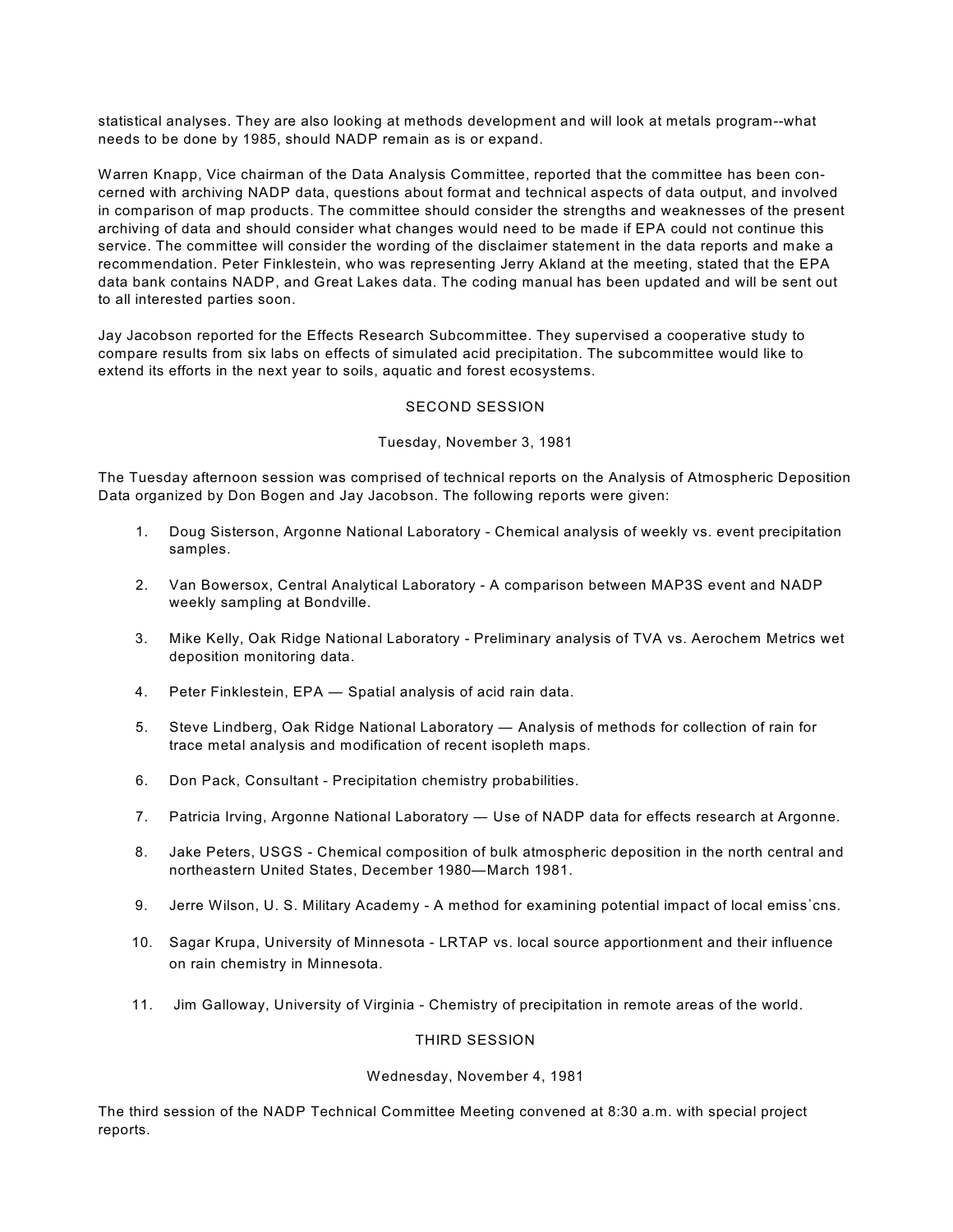John Robertson showed an overhead of what is contained in a site file and discussed these items. He discussed his draft for a site information data base in conjunction with EPA and indicated what would be included in the data base. The base will contain 135 data elements in total.

Warren Knapp reported for the subcommittee of the Data Management and Analysis Committee. Their responsibility was to prepare a section on summary and analysis of NADP data for the annual report. They prepared maps based on 52 CANSAP and 42 NADP sites. He showed an overhead and talked about problems in coordination of the CANSAP and NADP data due to differences in protocol. He also talked about the differences between computer generated maps vs. hand analyzed maps. Ellis Cowling then stressed early publication in the name of NADP of the data which is being generated to assure NADP getting credit.

John Robertson discussed the National Trends Network. There will be four tasks involved: 1) Site criteria, 2) selection of areas where sites should be located, 3) comparison of other networks with siting criteria, 4) site visitation. He described their efforts to measure regionality of data. They are using ecoregions maps of the U.S. by Bailey and overlaying with an index map of 1/250,000. They then evaluate sites for regionality within each area. Keith Huston commented that from an agricultural point of view the ecoregion maps are not that useful and suggested that caution be used.

LeRoy Shroder presented a report on the Quality Assurance Program. Next year they will follow the same protocol except that the unused portion of the sample will be transported to CAL, the bucket cleared there, then the clean bucket returned to the site. Both blind samples will go to the USGS. When the blind sample arrives at CAL, a notice of the blind sample is sent to USGS. It is tested twice at CAL, once refrigerated and once at room temperature. They feel there is a slight bias in the sulfate measurement but they don't know why yet.

Rick Linthurst, LeRoy Schroder and Walt Heck are conducting an experiment to fine micro-scale differences between samplers. Ten wet-dry collectors have been set-up 4 pairs of event and weekly samplers, one weekly and event pair. It should give a good indication of the efficiencies of the samplers and the differences between weekly and event sampling.

Malcolm Still reported on the joint NADP/CANSAP monitoring effort. Six sites have been established near the border between the U.S. and Canada. Sampling was started in May of 1981, but there were difficulties in getting things across the border. Each site is following their own protocol. Jim Gibson commented that the future of this effort depends on continued funding from NOAA.

Mark Peden reported on the metals proposal. The first draft of the proposal was distributed in April, with a second draft being sent out in June. A third draft of the proposal is now ready to go out describing the distinct phases of the recommended plan. They hope to submit the final proposal to the funding agency early in 1982. They then asked for suggestions as to where to submit it. Don Pack suggested contacting EPRI. They are presently suggesting a four site monitoring network. This could eventually mean another collector at each site. Jim Galloway then commented further on the proposal and its history. He asked participants to respond when they are asked for information. There is increased concern with regard to metals in drinking water.

Mike Kelly talked about the watershed study working group. They want to establish a national network of watershed study sites to look at effects. They have conducted a search for participating watershed sites; 38 sites within the U.S. responded and 12 in Canada. They are now moving forward in developing a data base describing the site and the information presently available.

They are making three recommendations to NADP:

- 1. Promote a national or regional study of aluminum flux in freshwater systems.
- 2. Encourage the adoption of the LTER parameters listed for physical and chemical determinations. The Long Term Ecological Research (LTER) program is funded by NSF and consists of 11 sites.
- 3. Promote the development of other research topics focusing on the watershed level, especially efforts that make use of existing data bases and/or have national or at least regional significance.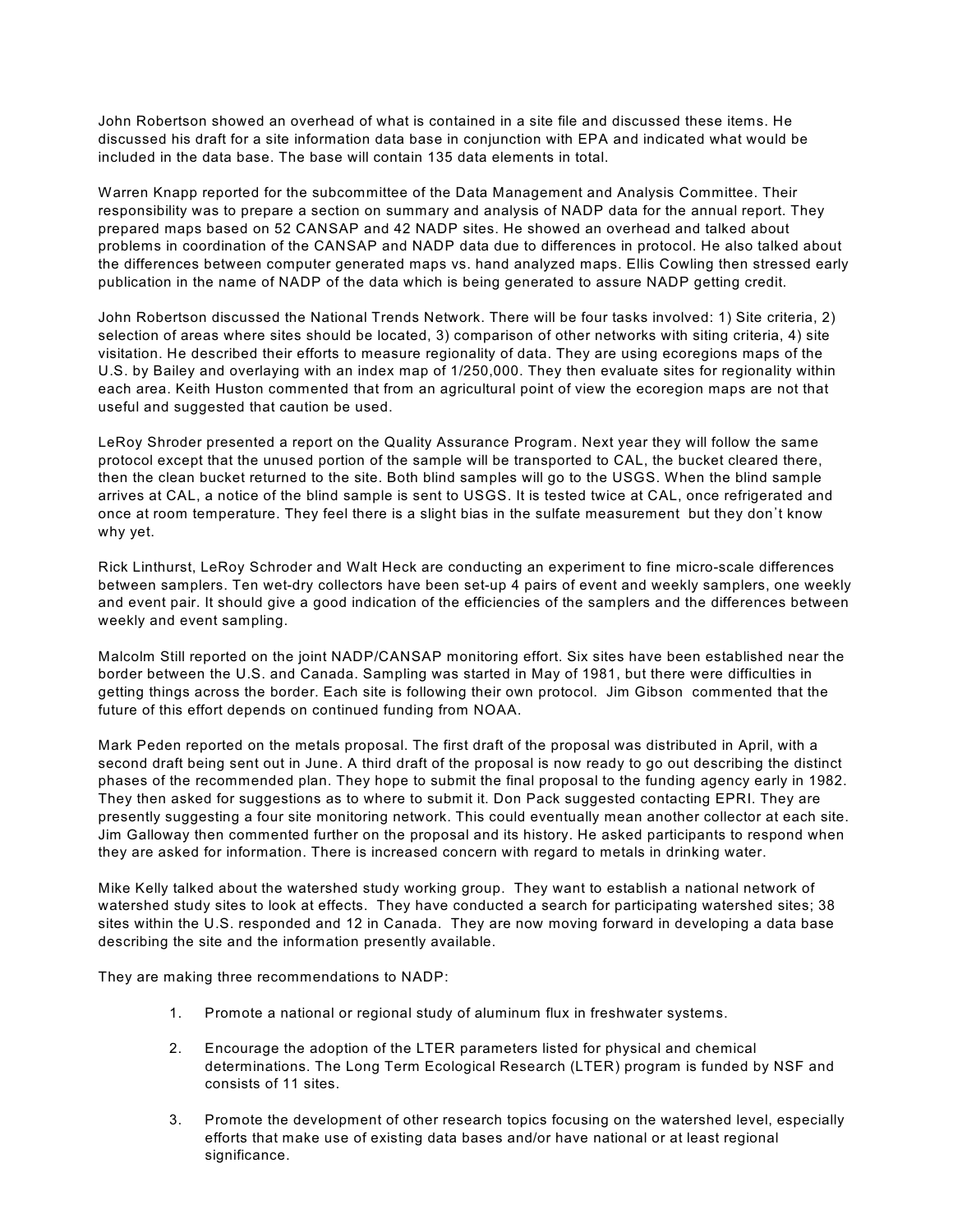Bruce Hicks presented the report from the Dry Deposition Working Group. Bruce thanked the people who worked on the group, especially Dick Graham and A. J. Johannes. They have conducted an analysis of the CAL information and generated a report which is now in the third draft. The problem is that dry materials fall into fine particle, coarse particle, and gaseous modes. He showed a series of overheads indicating some of the results and problems and the probability of getting useful samples. The working group made the following recommendations:

- 1. That network-wide dry collection be terminated.
- 2. That a small number of sites be set up to continue dry collection.

# FOURTH SESSION

# Wednesday, November 4, 1981

The Wednesday afternoon session of the Technical Committee Meeting convened at 1:30 p.m. with technical reports on Biological and Chemical Effects organized by Don Bogen and Jay Jacobson. The following reports were presented:

- 1. Walter Chan, Ontario Ministry of the Environment Monitoring networks of acidic precipitation in the Ontario studies.
- 2. Dave Lueck, EPA An overview cf the Great Lakes Atmospheric Deposition Network (GLAD).
- 3. William A. Feder, University of Massachusetts pH and heavy metals content of rainfall events collected over 33 months in Waltham, Mass.
- 4. U. S. Jones, Clemson University Aspects of effects and analyses of atmospheric deposition in South Carolina.
- 5. Steve Lindberg, Oak Ridge National Laboratory Sampling strategies for analysis of wet dry deposition interaction with forest canopies.
- 6. Neil MacDonald, Michigan State University Effect of acid precipitation upon jack pine regeneration in northern lower Michigan.
- 7. Jay Jacobson, Boyce Thompson Institute Preliminary report of a six-laboratory cooperative study on the effects of simulated acid rain on vegetation.
- 8. Jim Galloway, University of Virginia Precipitation, nitric acid and biology.
- 9. Alan VanArsdale, Massachusetts Department of Environmental Quality Engineering Changes in water chemistry over the past 40 years in some Massachusetts drinking water reservoirs.

Ellis Cowling established an advisory committee on dry deposition and gave them three charges:

- 1. Determine specific objectives of measurement.
- 2. Recommend a course of action.
- 3. Complete work by May of 1982.

The following people were named to the committee: Bruce Hicks, Chairman; Keith Huston, Steve Lindberg, Gary Stensland, Sashi Verma, and David Bennett with Jim Galloway and Jim Gibson acting as advisors regarding network design and coordination.

Copies of a proposal titled "Acid Rain Research Foundation," prepared by Harriet Stubbs Johnson, were passed out. This would be a public foundation.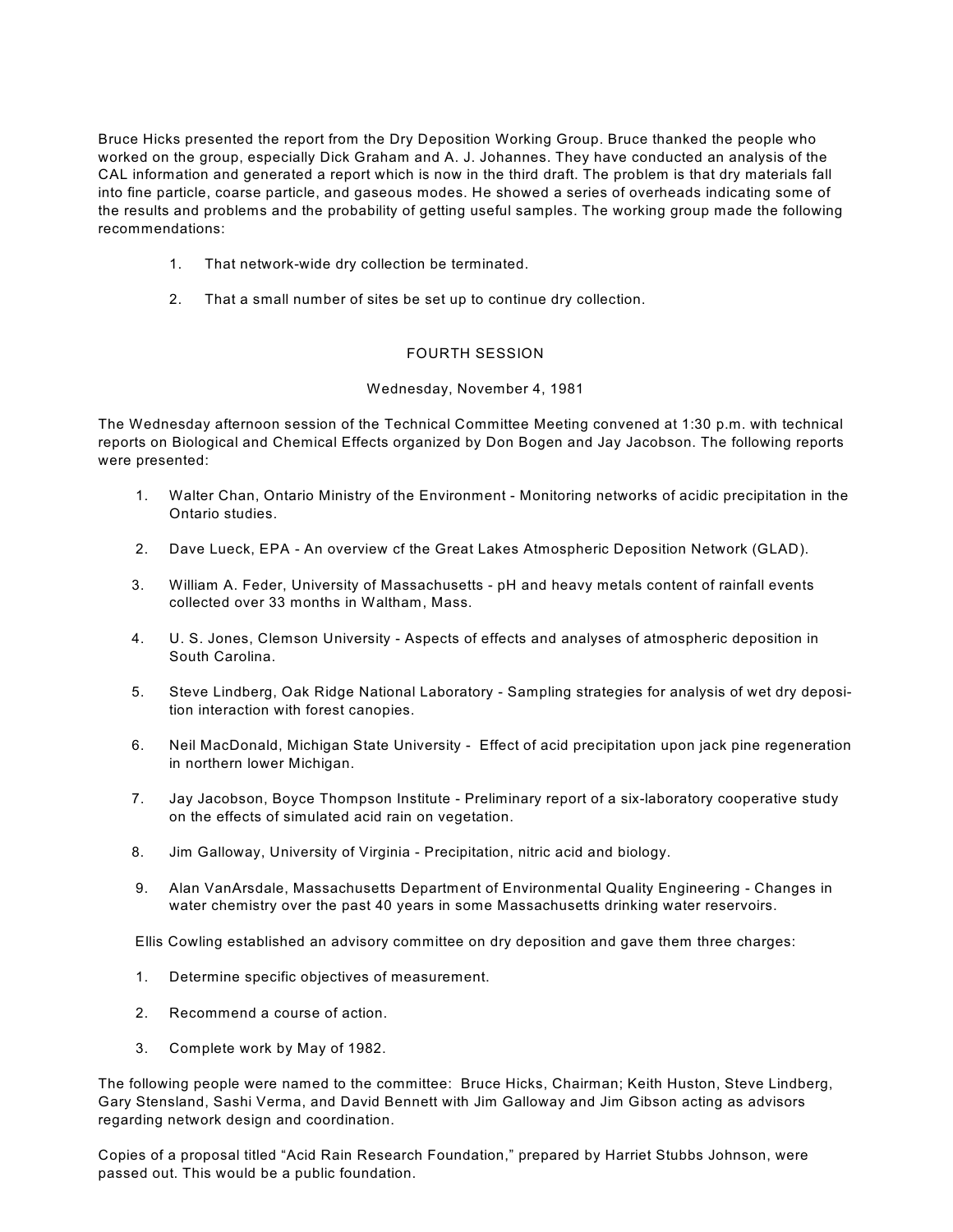# **FIFTH SESSION**

#### Thursday, November 5, 1981

The fifth session convened at 8:30 a.m. with the first item of business being the request by the Ontario Ministry of the Environment to become a member of the NADP. *It was moved and seconded that the Ministry of the Environment be accepted as a member of NADP with Walter Chan as their representative*. The motion was carried.

The chair was then turned over to Clare Harris for election of officers. Ray Herrmann gave the report of the nominating committee. The slate consisted of Chairman, Ellis Cowling; Vice Chairman, Bill McFee; Secretary, Steve Norton and Jerry Walker. *Ellis Cowling was unanimously elected as Chairman of the Technical Committee. Bill McFee was unanimously elected as Vice Chairman.* It was asked that a background description of the two nominees for the position of secretary be given. Steve Norton is Chairman of the Geology Department at the University of Maine and works primarily in acid rain sensitive areas with respect to geology. Jerry Walker is a plant pathologist from the University of Georgia. He has been active in NADP since the outset of the program*. Steve Norton was elected as Secretary of the Technical Committee.*

Reports from the subcommittees were given.

# Subcommittee #4--Effects Research Committee

Dave Shriner, Vice Chairman, reported that the committee had decided to modify to a three person leadership structure consisting of Chairman, Chairman-elect, and Vice Chairman to provide carryover of administrative detail and a longer continuity. For 1981-82, Jay Jacobson will remain as chairman, John Skelly will resume the role as past chairman, and Dave Shriner will continue as vice chairman. There are presently two active working groups within the Effects Research Subcommittee. They are watershed research, headed by Mike Kelly, and quality control of crops research, headed by Jay Jacobson and Dave Shriner. Two new working groups were established: 1) The relationship of physical and chemical characteristics of atmospheric deposition to effects research consisting of Pat Irving, Owen Bricker, Dave Shriner, Bill McFee, and Jay Jacobson; and 2) Effects on materials with Steve Norton and Ray Herrmann.

For next year's technical committee meeting, speakers will be sought to give a critical review in the areas of: 1) effects on materials, 2) fish toxicity effects, 3) status of aluminum mobilization and toxicity.

The Technical Committee Chairman charged the subcommittee to develop ways to foster integration of deposition data and effects research and to undertake special activities in the support of research activities, the development of new approaches, and the synthesis of new information. Rick Linthurst described the current research supported by the EPA North Carolina State Acid Rain Program, the new funds, and direction for acid rain effects research.

# Subcommittee #3--Data Management Analysis Committee

Officers for the coming year will be Warren Knapp, Chairman; and Steve Lindberg, Vice Chairman. Items of business conducted were:

- 1. Problems with archiving NADP data in the EPA data bank. Since the EPA archiving system cannot presently accommodate identification of each irregular sample type, *the subcommittee recommended that non-standard samples such as bulk, long duration, etc., not be archived in the EPA system until such time as proper identification can be provided.* Comments should be added to the headers of the EPA-generated data tapes to indicate that additional data for missing samples in any set may be available from the Coordinator's office. The question was raised as to what to use as the detection limit values for EPA-archived data. Actual detection limits differ for diluted vs. undiluted samples and the EPA system can accommodate only one limit value. The subcommittee suggested that the higher detection limit value associated with undiluted samples be reported for all samples and there was general agreement.
- 2. The subcommittee proposed an alternative version of the disclaimer statement used in data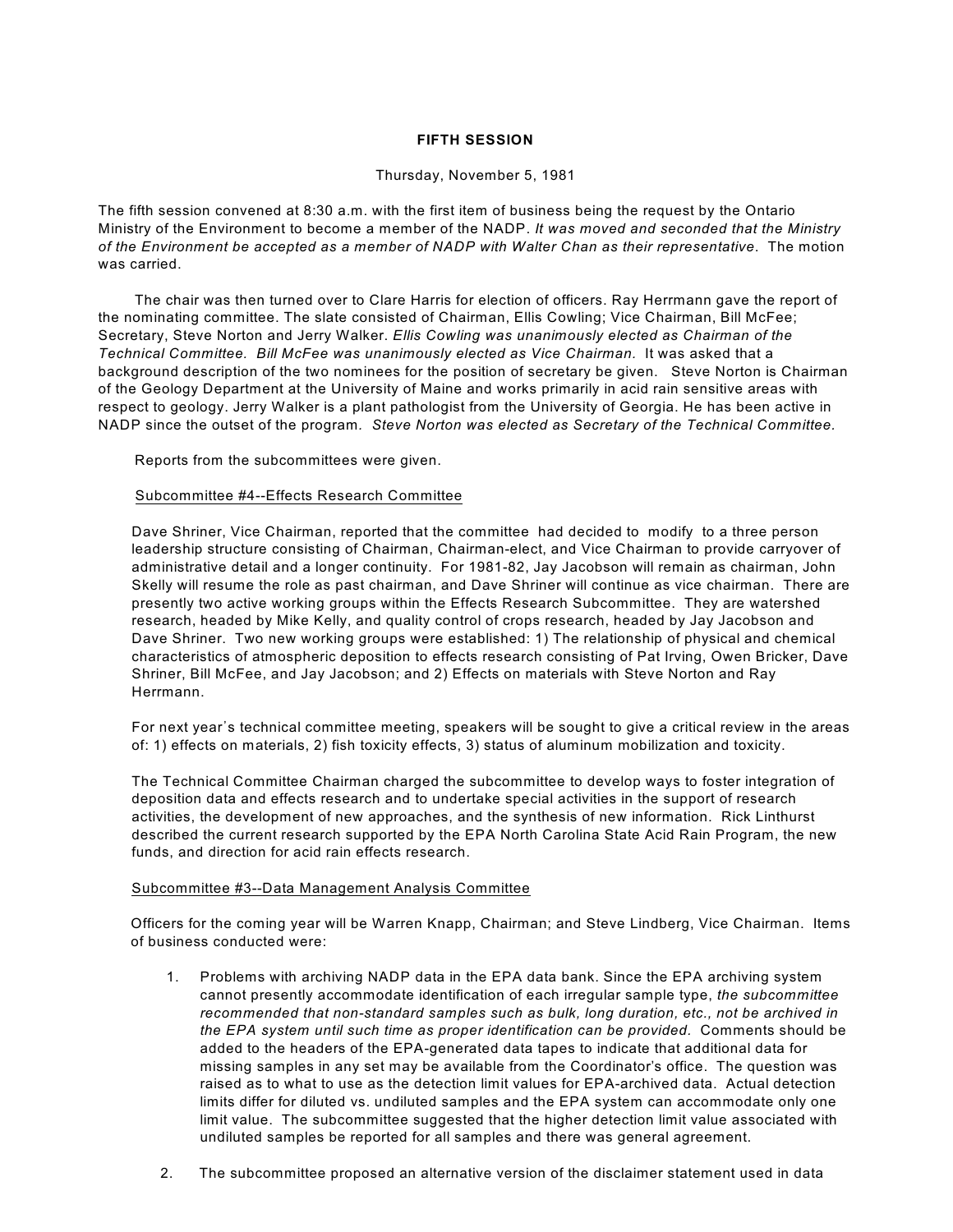reports which was accepted by the Technical Committee members. The revised statement is as follows: "The data included in this report were generated by the National Atmospheric Deposition Program Monitoring Network. As is is our intent to ensure the highest quality data possible, the entries have been carefully checked and the data precision and accuracy monitored by an independently administered Quality Assurance Program. Quality Assurance Reports are available that will allow the user to assess data quality. However, due to possible errors arising from a number of causes normally associated with the collection, analysis and reporting of field data, the user is cautioned to exercise judgment in interpreting individual values."

The committee then discussed form and content of future NADP technical reports. Jim Gibson indicated that the publication of a formal annual report is probably beyond the limited resources currently available to the project. The subcommittee agreed with Jim's suggestion to reinstate publication of the NADP Newsletter as a means of distributing technical information and publicizing the collective and individual research activities of the scientists affiliated with NADP. Specific suggestions as to the type of material which might be distributed by the newsletter include: samples of annual or seasonal chemical concentration/deposition type of material which might be distributed by the newsletter include: samples of annual or seasonal chemical concentration/deposition maps produced from network data, interpretive notes and summaries of quality assurance data, lists of publications and data available through the Coordinator's office, information on how to obtain data tapes from the EPA archiving system, bibliographies of recent publications relating to NADP objectives and future articles highlighting the results of research projects recently completed by special committees or individual NADP scientists.

# Subcommittee #2--Methods Development and Quality Assurance Committee

Leo Topol is the new Chairman, with Jerry Aubertin serving as Vice Chairman. The following items of business were discussed:

- 1. They made the following recommendations concerning the fact that CAL is approaching the saturation limit due to the number of sites being added to the program.
	- *a. That CAL continue as the Lab for the inorganic analysis.*
	- *b*. *That the Executive Committee write a letter to CAL indicating a continued commitment from NADP to CAL.*
	- *c. That CAL plan expansion to the number of sites to be specified by the Executive Committee.*
	- *d. That the number of sites in the NADP prior to the expansion of CAL not exceed CAL\*s capacity to provide quality analysis of samples.*
	- *e. That a subcommittee be formed to investigate the requirements for analysis by 1985. This group will be chaired by Leo Topol.*
- 2. Deterioration of the foam pad appears to be a problem in the samplers and *the committee recommended that foam lids be procurred and distributed to all sites on a yearly basis.*
- 3. *That CAL examine the dry-wet side data to determine if a fewer number of buckets can be analyzed.* A reporting date of March 1 was established.
- 4. CAL has noticed a positive sodium and sulfate bias and feel the lids may be contributing to the problem. *Going forward, new lids are to be rinsed more thoroughly at CAL before distribution.* These will be deionized water rinses. Half of the buckets will be inverted for the 24-hour leaching period.

The committee also discussed:

5. The need for all sites to meet the minimum specifications for instruments contained in Appendix 1 of the Operators Manual and strongly recommended to committee #1 that before any certification is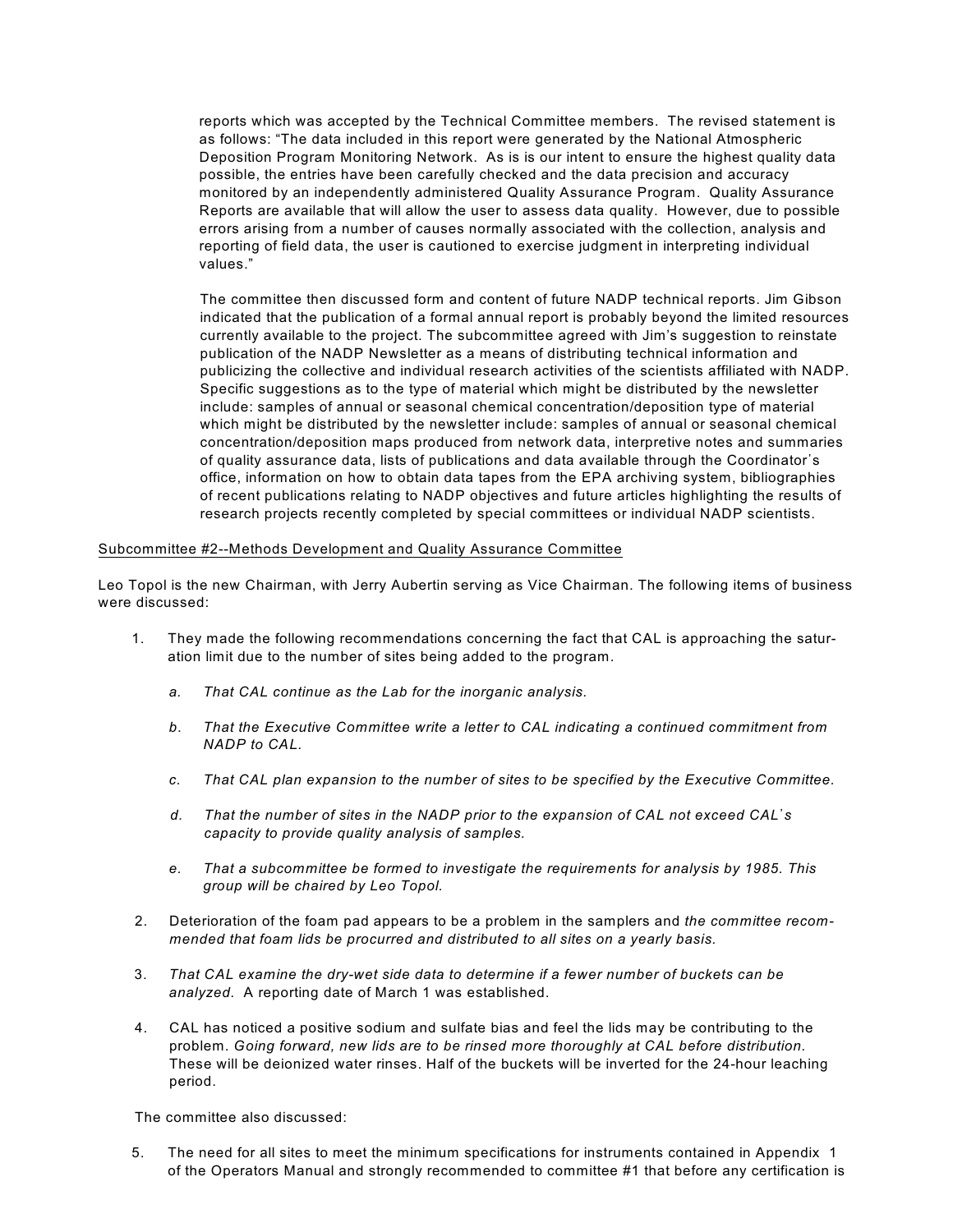granted, the site have the required equipment.

- 6. A recommendation that the Data Analysis Committee reevaluate reporting of field pH in data reports.
- 7. Quality control of pH conductivity measurements at sites is being conducted by USGS. A new round of samples was mailed to sites in the last couple of weeks.

The committee strongly suggested that subcommittee #2 be represented on any special committees looking at new methods.

# Subcommittee #1--Network Site Criteria and Standard

John Robertson will remain as chairman of the committee with John Miller serving as Vice Chairman and Jerry Walker as Secretary. The committee considered the following items:

- 1. Appointed a committee consisting of Dave Bigelow and John Robertson to look at the existing site description questionnaire and information package material. The recommended changes will be finalized before spring and sent out for committee review.
- 2. They recommended continuation of the U.S./Canadian joint monitoring effort and encouraged Jim Gibson to make every effort to obtain continued funding. Suggested he also seek other sources of funding in the event NOAA could not continue providing support.
- 3. A review of site folders will start in preparation for site certification.
- 4. Considered the problem of non-standard instrumentation and the question of enforcing compliance. A subcommittee consisting of Wayne Martin, chairman; Dave Bigelow, Scott Dossett, Jerry Walker, and LeRoy Schroder was appointed to draft general specifications for recommended equipment.
- 5. The committee feels there is a problem with the way specifications are written and enforced. They are asking for a resolution from the Technical Committee regarding the following:
- a. That all new sites not be allowed to start operation until they meet the specification for rain gages in the draft operators manual and that all current sites not meeting the specification in he draft operators manual upgrade to the specification within one year from the date of enactment. (Note: See Technical Committee minutes. These items were discussed and voted on in slightly modified form.)
- b. That all new sites not be allowed to start operation unless they have an event recorder on the same time axis as the precipitation record and that one year from enactment all current sites must upgrade to this specification. (Note: See Technical Committee minutes. These items were discussed and voted on in slightly modified form.)
- 6. The committee requested that the Vice Chairmen of committees #2 and #3 be designated to work with committee #1 to review the certification. They want to establish criteria. This group will decide what changes to recommend for nonconformance. John Miller will initiate a meeting.

Ellis Cowling suggested that the Technical Committee vote on some of the recommendations made by subcommittee #1. It was moved and seconded that all sites be required to have the equipment listed in Appendix 1 of the field manual at start up. This list of equipment was read to the Technical Committee. It was then moved and seconded that the motion be amended to read only new sites be required to meet the Appendix 1 requirements and that current sites be required to acquire the equipment within 1 year. The amendment was carried. The motion to make Appendix 1 specifications a requirement, carried.

It was recommended that within one year sties be required to have event recorders on collectors on the same time axis as the rain gage, except that those presently operating with equipment providing equivalent information be allowed to continue. A motion was made and seconded to this effect. There was considerable discussion as to how many sites this might involve and the financial ramifications of this motion. The motion carried.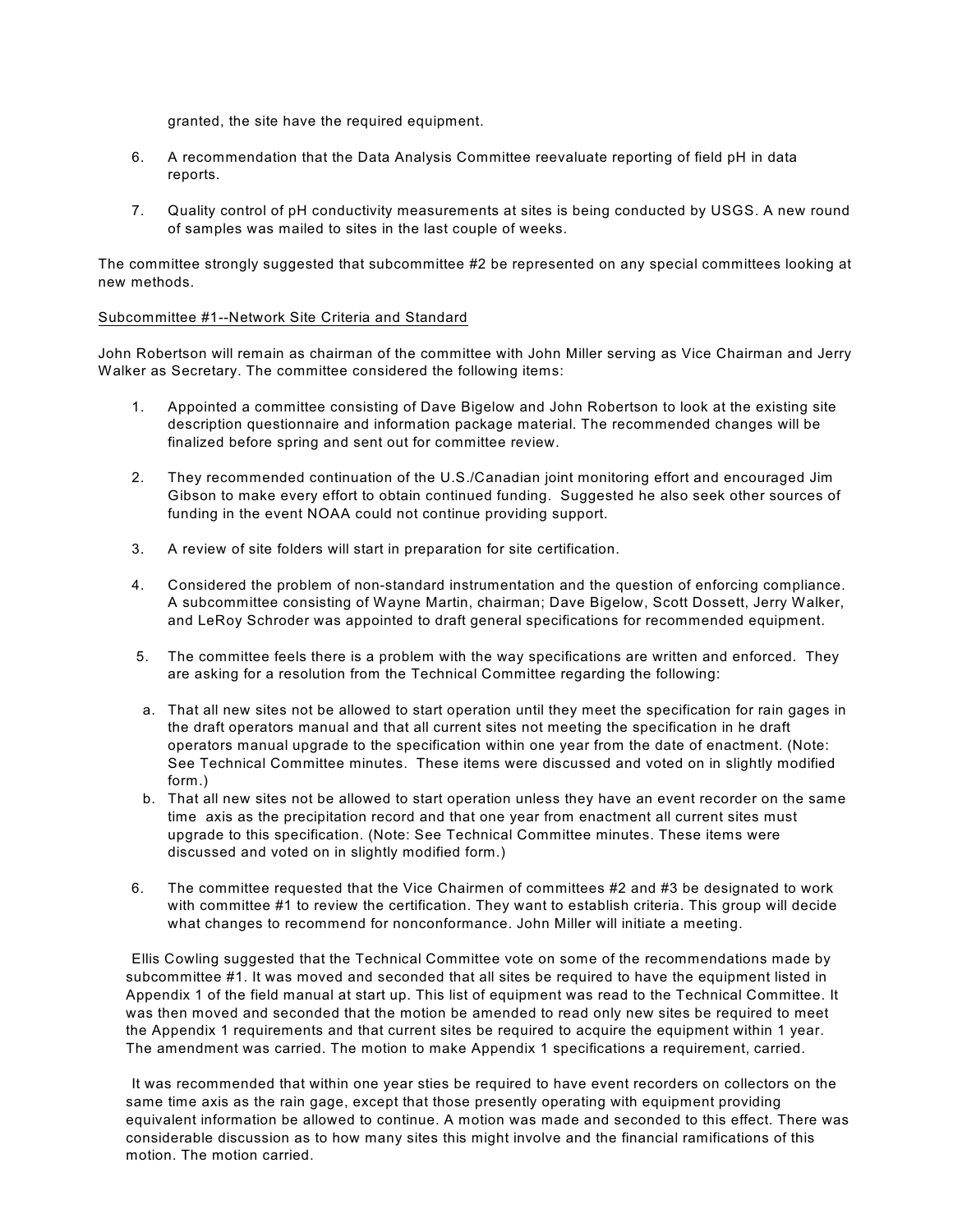Ellis Cowling talked about the need for additional funds to carry on all of our activities. Projects requiring additional funding are: continuation of the joint US/Canadian effort, site visitations, operator training, increased analysis of data, midyear subcommittee meetings, back-up equipment, newsletters. EllS hopes that the passage of the IR proposal will allow for some of these items to be accomplished. Ellis announced that he has received suggestions for amendment and corrections to the IR proposal and thanked everyone for their comments to the International Directory. He then commented that NADP wouldn't run if it wasn't for the contributions of many people, asked all who feel they are on the outside of the organization to join in and put their shoulders to the collective wheel. Rick Linthurst then suggested the appreciation of the group be shown to Ellis Cowling for his contributions to the program and asked everyone to give Ellis a round of applause.

The 1981 Technical Committee Meeting officially adjourned at 12:30 p.m.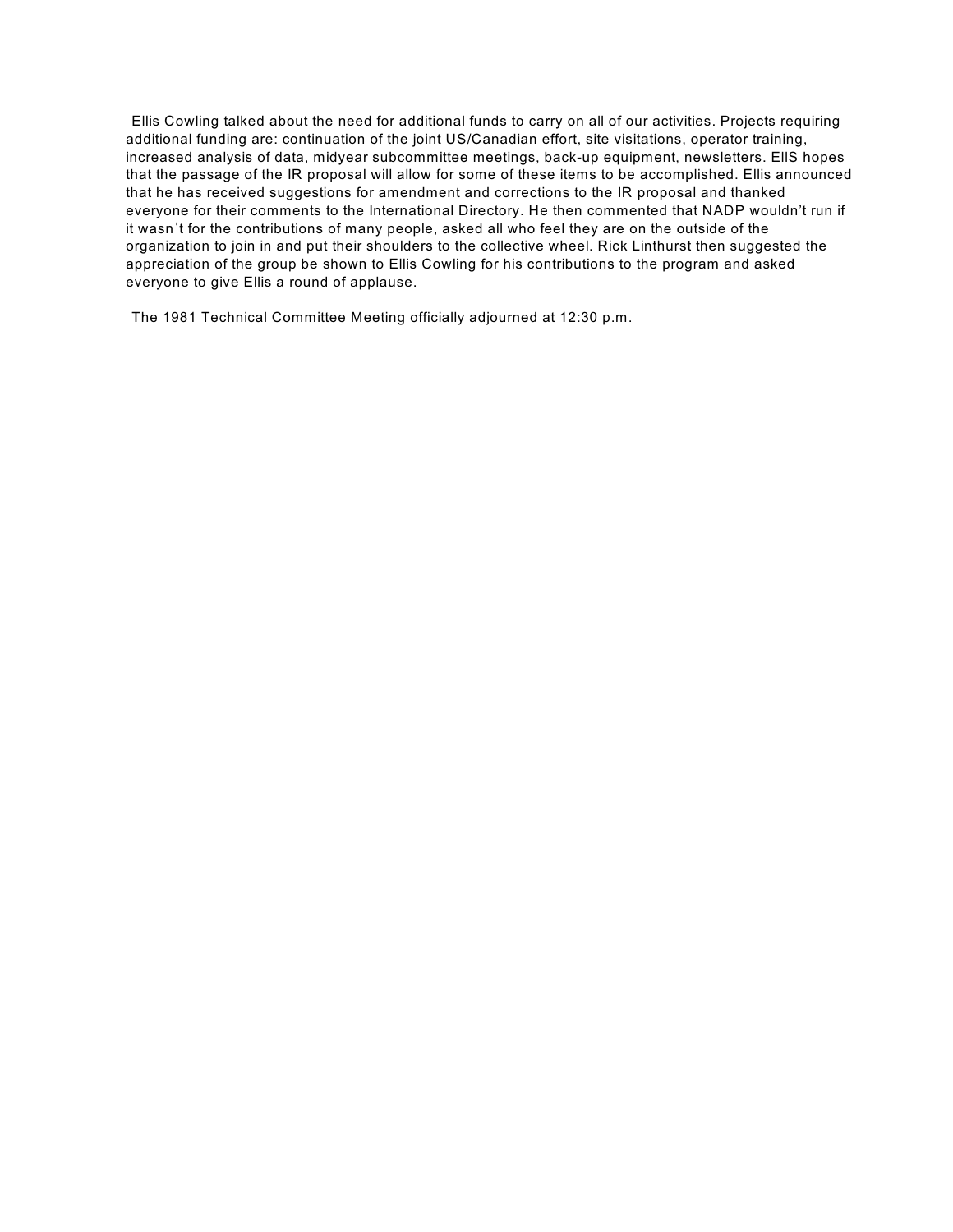# **Technical Committee Meeting Participation List**

1981, St Louis, MO

Participant **Affiliation** 

Nehl Aldridge **International Paper Company** Boris Chevone Virginia Tech James Galloway University of Virginia A. R. Gilmore University of Illinois Bruce Hicks NOAA U. S. Jones Clemson University Warren Knapp Cornell University William McFee Purdue University D. H. Pack McLean, VA Kyaw tha Paw U Purdue University John Pinkerton NCASI

G.M. Aubertin Southern Illinois University Sue Bachman **Illinois State Water Survey** Van Baker Colorado State University Ron Becker Wisconsin Department of Natural Resources David Bennett **U.S. Environmental Protection Agency** Chris Bernabo **Interagency Task Force on Acid Precipitation** David Bigelow Colorado State University Don Bogen U.S. Department of Energy Wesley Bradford **U.S. Geological Survey** Owen Bricker **U.S. Geological Survey** Walter Chan **Chan** Ontario Ministry of the Environment Stan Coloff **Bureau of Land Management** Ellis Cowling North Carolina State University Kathy Daniel **Colorado State University** Scott Dossett **Illinois State Water Survey** Kathy Douglas **Illinois State Water Survey** Eric Edgerton Environmental Science & Engineering University of Massachusetts Peter Finkelstein **U.S. Environmental Protection Agency** James Gibson Colorado State University Richard Graham U.S. Military Academy Clare Harris U.S. Department of Agriculture James Hart **Michigan State University** Raymond Hermann National Park Service Rudolf Husar Washington University Keith Huston North Cental Association of Agricultural Experiment Station Directors Patricia Irving **Argonne National Laboratory** Jay Jacobson Boyce Thompson Institute John Jansen Birmingham, Alabama J. Preston Jones Louisiana State Uniersity J. M. Kelly Tennessee Valley Authority Vance Kennedy U.S. Geological Survey Sagar Krupa University of Minnesota Steven Lindberg **Oak Ridge National Lab** Rick Linthurst North Carolina State University David Lueck **U.S. Environmental Protection Agency** Neil MacDonald Michigan State University Bernard Malo U.S. Geological Survey C. Wayne Martin USDA Forest Service Dan Matias New York State Electric & Gas Stephen Norton University of Maine at Orono Mark Peden **Illinois State Water Survey** Jake Peters U.S. Geological Survey Jack Pickering U.S. Geological Survey